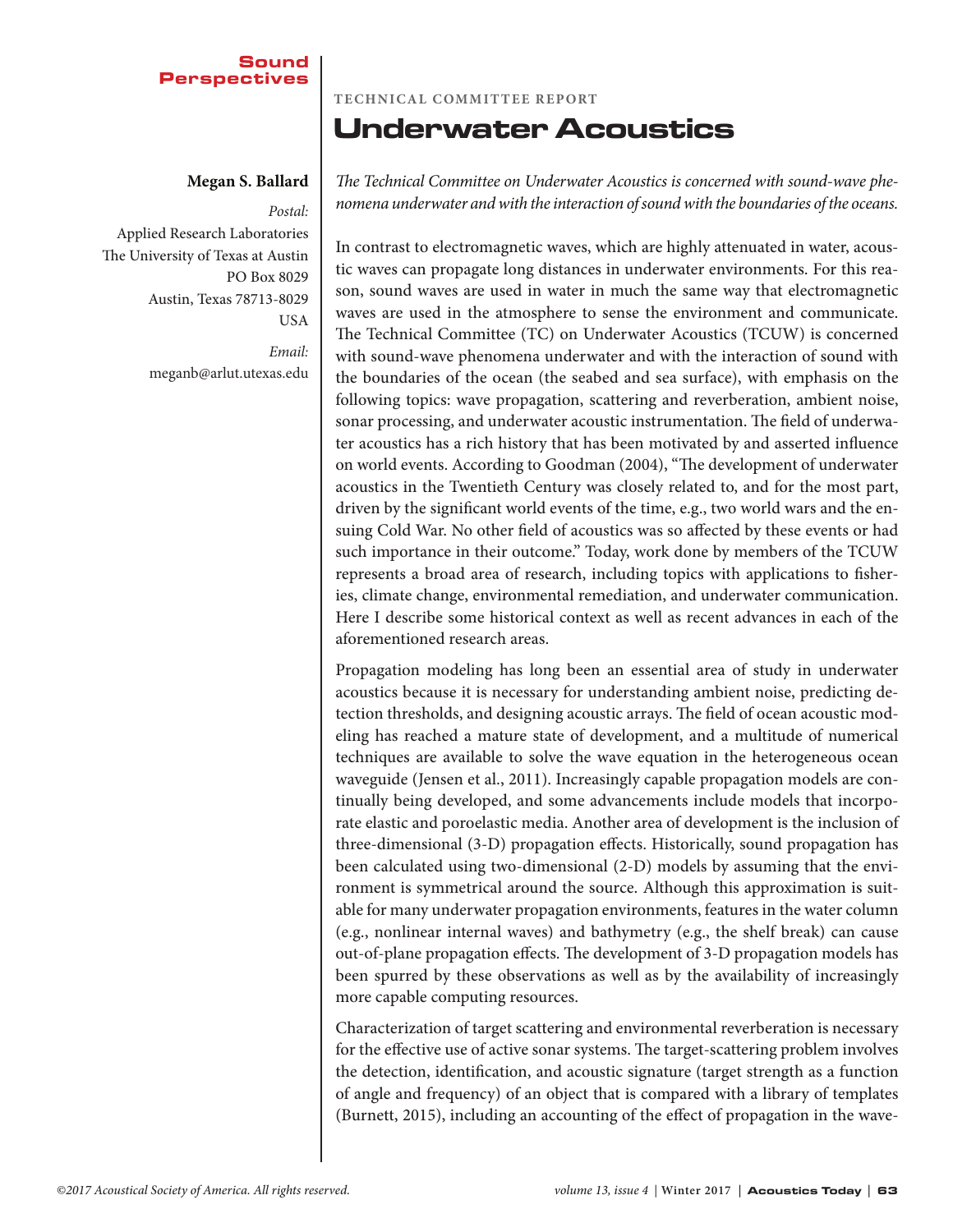guide to and from the target. The reverberation problem is concerned with determining ways to detect targets while screening out environmental reverberations caused by the interface roughness, variations in water temperature, schools of fish, and other sources of geological and biological clutter. One example of a high-frequency application is the detection and identification of underwater unexploded ordnance (UXO). Sea disposal of munitions was an accepted practice until it was recognized as an environmental hazard and banned in the 1970s, after an estimated 200 million pounds of UXO had been dumped into the world's oceans. Advancements in synthetic aperture sonar, automatic target recognition, and high-fidelity models have made rapid wide-area surveys for UXO possible. In another application, low-frequency sound has been used to image fish populations over thousands of square kilometers. This technique provides an advantage over conventional methods that use slow-moving research vessels to monitor highly localized transects, which significantly undersample fish populations in time and space.

Propagation and reverberation of acoustic fields in shallow water depend strongly on the spatial and temporal variability of water column and seabed properties, and lack of knowledge of environmental variability is often a limiting factor in acoustic modeling applications. Although water column properties can be directly measured, seabed properties are more efficiently estimated through remote sensing techniques. Since the 1990s, matched field inversions have been applied to measurements of acoustic signals for geoacoustic parameter estimation and probabilistic inference for uncertainty estimation. In more recent work, the focus has been on Bayesian methods, which are characterized by the use of distributions to summarize data and draw inferences. Advances have been made in optimization algorithms, such as simulated annealing and genetic algorithms, and methods of automated environmental parameterization.

Ambient noise in the ocean is the sound field against which signals must be detected, and scientists have sought to characterize it since the 1940s. Sources of ambient noise include dynamic processes of the sea, biological sources, such as marine mammals and snapping shrimp, and anthropogenic causes such as ships, geophysical prospecting, and construction, with significant spatial variation throughout the world's oceans (Carey and Evans, 2011). The construction and operation of offshore wind farms have become an important source of underwater noise because the increased

demand for renewable energy drives their production. Analyses of historical data suggest low-frequency ambient-noise levels have been increasing at a rate of 3 dB per decade since the 1960s (Hildebrand, 2009). Future increases in ambientnoise levels are expected to be exacerbated by ocean acidification, which will lower seawater attenuation. In Arctic regions, the dramatic reduction in sea ice is expected to change the overall character of the ambient noise from being dominated by ice-generated processes, such as ridging and cracking, to being controlled by human activities, including shipping, seismic exploration, oil and gas development, and fishing. Although ambient noise is often viewed as an interfering source that masks a signal of interest, it can be used as a remote sensing tool. Scientists also use ambient noise to image the seabed, estimate precipitation and wind speed, and monitor deep ocean temperatures.

A great number of signal-processing techniques have been developed for different applications in underwater acoustics. As a widely used method for processing acoustic data recorded on a linear array of hydrophones, the adaptive beamformer is prime example of sonar signal processing. Although many variants exist, all adaptive beamformers work by combining signals in a manner that increases the signal strength from a chosen direction and combining signals from undesired directions in a benign or destructive way. Methods for working with sparsely populated linear arrays, including the design of coprime arrays or application of compressive-sensing techniques, have also been developed in recent years. In other work, signal-processing techniques from quantum mechanics, including path integral methods and random matrix theory, have been applied to explain sound propagation through a stochastic ocean. A variety of techniques for estimating ocean acoustic parameters have also been applied to ocean acoustics problems. Some examples are warping methods to estimate modal eigenvalues, particle filters to infer geoacoustic properties, and the waveguide invariant to localize sound sources.

Underwater acoustic instrumentation represents an area of extraordinary engineering achievements. The sound surveillance system (SOSUS), which began in the 1950s, was an early example of cabled acoustic observatories. The initial objective of SOSUS was the long-range detection of diesel submarines, but today, retired SOSUS installations are used for research in earthquake and volcano seismicity, the monitoring of marine mammal behavior, and the use of acoustic methods for ocean acoustic tomography and thermometry